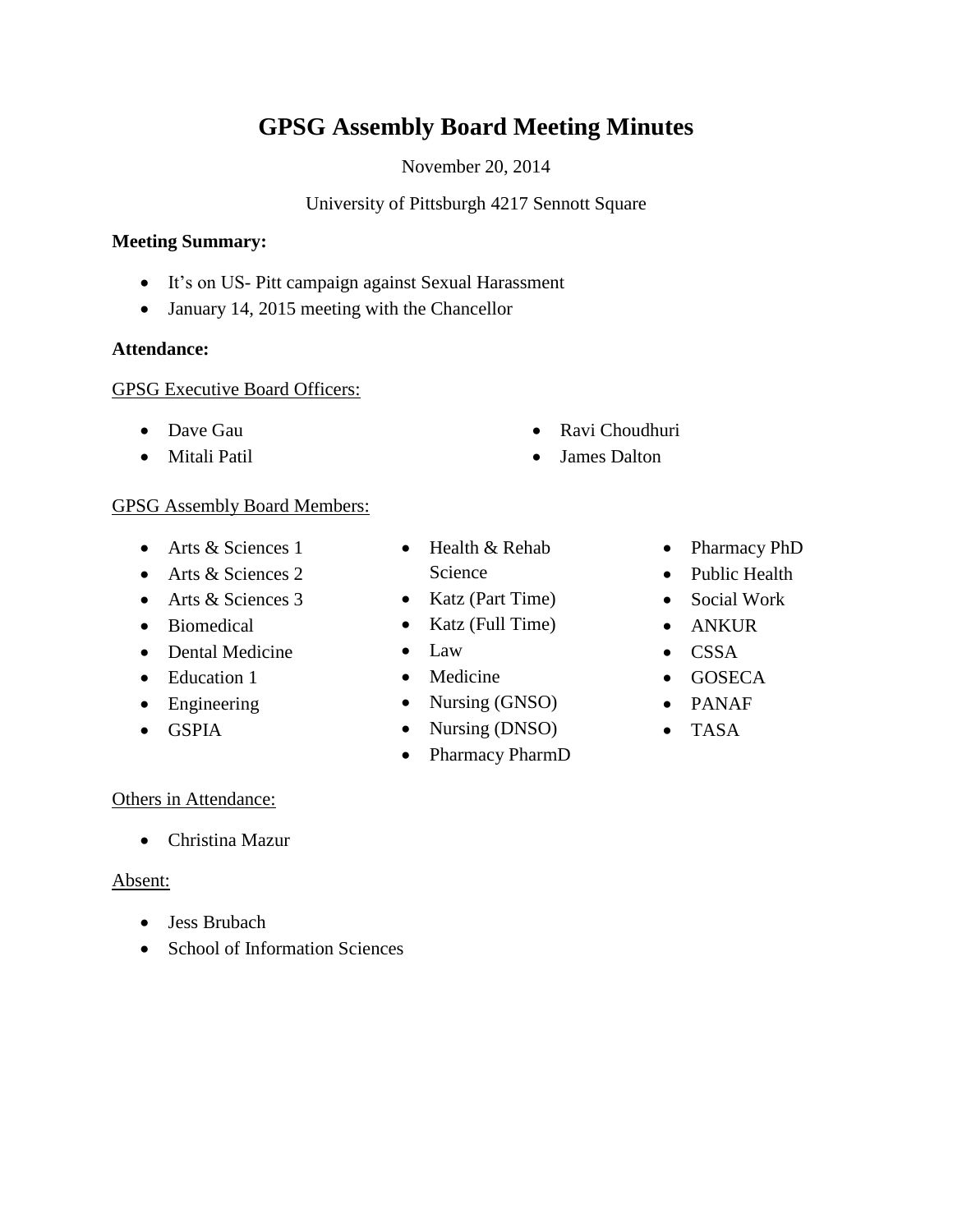# **1. Call to Order**

President Gau called the meeting to order.

## **2. Approval of Minutes**

Motion to approve Minutes. Minutes approved

### **3. Old Business**

Canstruction- contract was not signed by the University Canned food drive- received positive response from schools If your school is holding a canned food drive, please inform Dave, especially of the results.

### **4. Reports**

4a. President's Report

Thank you to schools for sending updates especially concerning community service, involvement with international community, and awards students have won. Our goal is building visibility of graduate schools with new Chancellor and promoting our needs.

GPSG elections are coming up next year. Crucial election for building visibility

Career Development Center for Doctoral Development- new center on Pitt. Focuses on career and professional development

Sexual Harrassment Policies on the graduate level. There is a national push for this topic. Topher Hoffmann- graduate student assistant in Student Health. "It's on US" campaign.- Bystander intervention campaign

Committed to create a safe environment, and report sexual harassment

Pitt's campaign is striving to create tangible long-term visibility and awareness of campaign. They have goal of 10,000 signatures, and are creating a signature paper link chain.

If you would like your school to participate, please contact Topher who can bring campaign to your school.

Wednesday January 14-5:00-6:30 pm current federal situation regarding science policy and graduate participation Question and answer session, meet and greet reception with the Chancellor. It's a ticketed event.

Dave is asking for question submission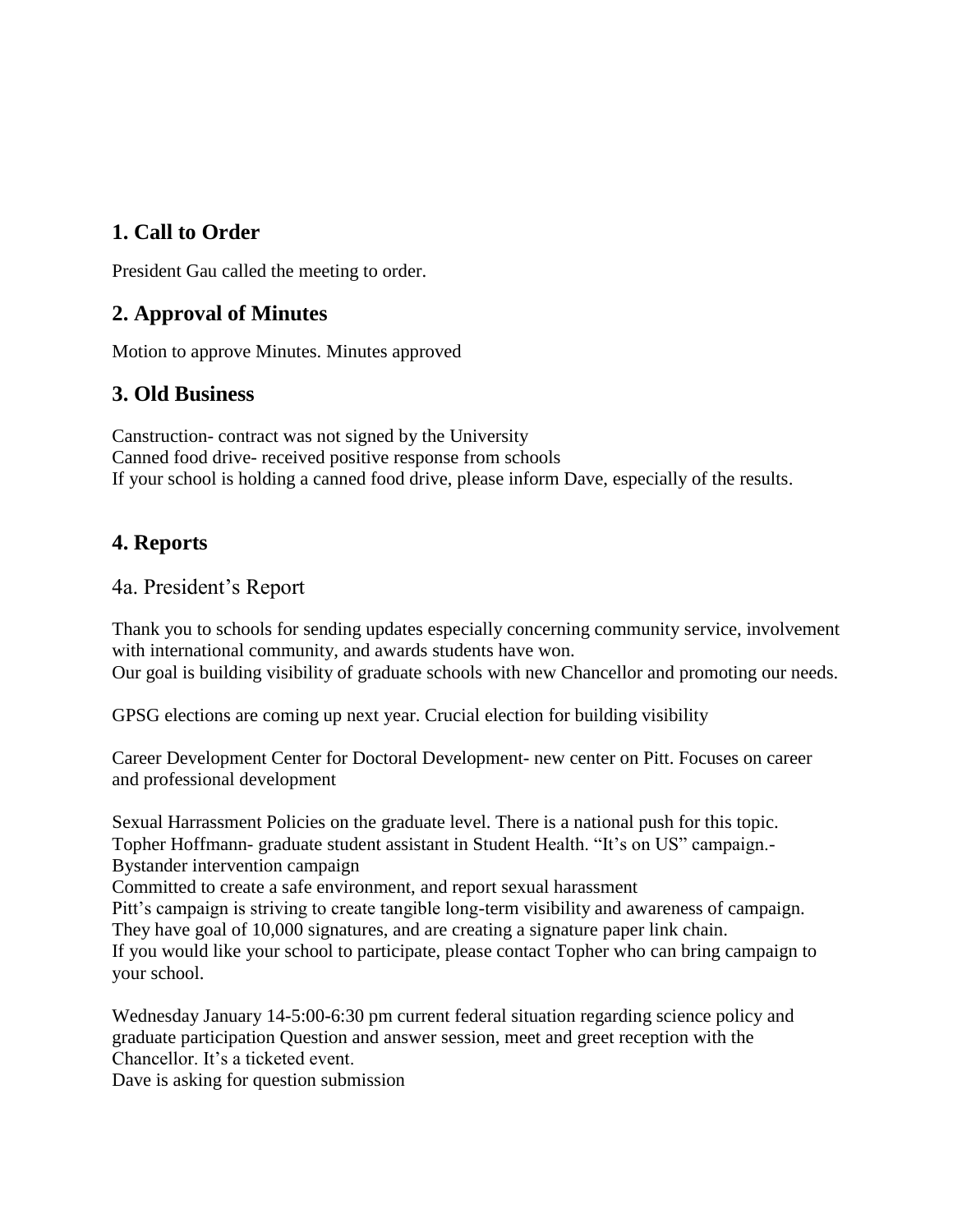Chancellor's Environmental scan of university- providing feedback after watching two videoswhat can we work on, what have we been successful

Chancellor's goal of updating the mission statement

### 4b. Committees' Report

Budget Committee discussed report on librarian pay. Want to make it in line with national averages

Student Affairs sexual assault campaign Resources: [www.SHARE.pitt.edu](http://www.share.pitt.edu/) Step Up, Step In- Bystander prevention program How to address sexual assault- faculty, student, staff responsibilities [www.notalone.gov](http://www.notalone.gov/)

#### Senate Educational Policies Committee

Committee is working on expanding course descriptions for undergraduate courses Proposing sample form Trying to stop OMET surveys from becoming public because they are looking for a better

solution to providing information . Goal is to include format for exam, more information on recitations, require/optional text books in the course descriptions

Plant Utilzation and Planning Use of AEDs- located in various buildings and every single

Provost's Advisory Committee for Women's Concerns

3 focii Excellence in women's research Expand services and training for women Revamping communications

Community Relations Committee Supportive of Can Drive

Clothing Driving Hoping to break World Record of most articles of clothing donated 150,000 articles of clothing Community Human Services Food Pantry is going well. Nursing Students have been giving dietary consultation

Oakland Planning and Development Gathering tenant and landlord complaints Rental registration reform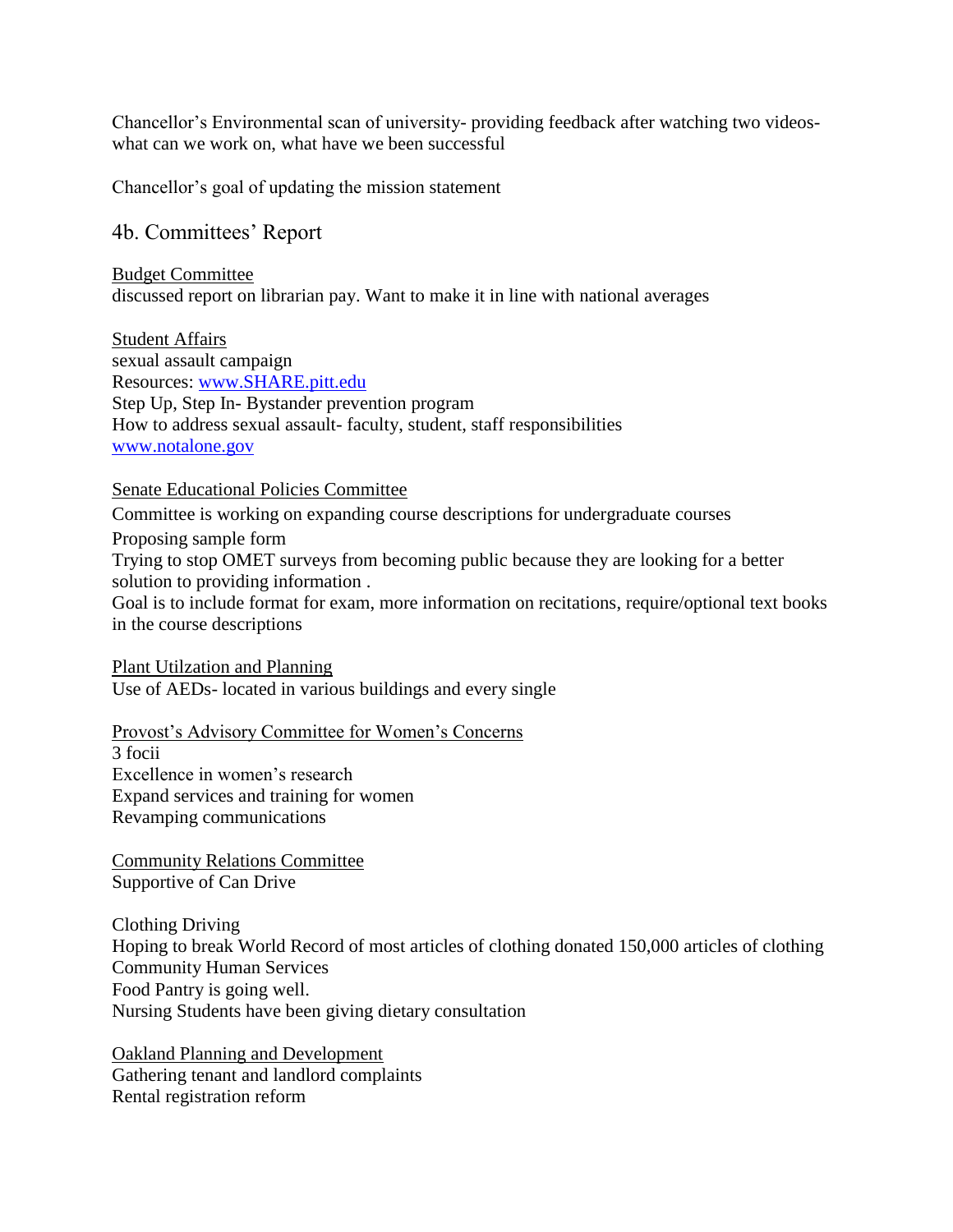Concerned bike safety- pedestrian dangers of bikes on sidewalks Illegal in Pittsburgh to bike on sidewalks in a business district

Pitt for Pet- generous sponsor who will match donations Winter clothes drive- newly purchased winter clothing

### 4c. Communications' Report

Meetings with TedEx- progress has been slow. We have the Chancellor's support and are aiming for end of March Currently gathering input for Speakers Possible competition for a Pitt student to give Ted Talk

Next bulletin Monday, December 1, 2014 Email Ravi with submissions

### 4d. Finance's Report

46 travel grant requests and all will filled

Encourage supplemental funds applications. We have not had a lot of applications and would like to disperse these funds.

### 4e. Programming's Report

Fall formal and Mockingjay were successful. Thank you to all who purchased tickets and attended.

### 4f. Administrative Assistant's Report

We are currently accepting applications for Travel Grant Cycle 4. As of today we have 18 applicants. The deadline is December 1.

Please consider joining my Election Committee. Elections will be held in either February or March. Committee activities will include, posting flyers, helping at election events

### 4g. Assembly Board Member Reports

### Arts and Science

Working on determining how to allocate the additional funds received from the student activity fee

### Biomedical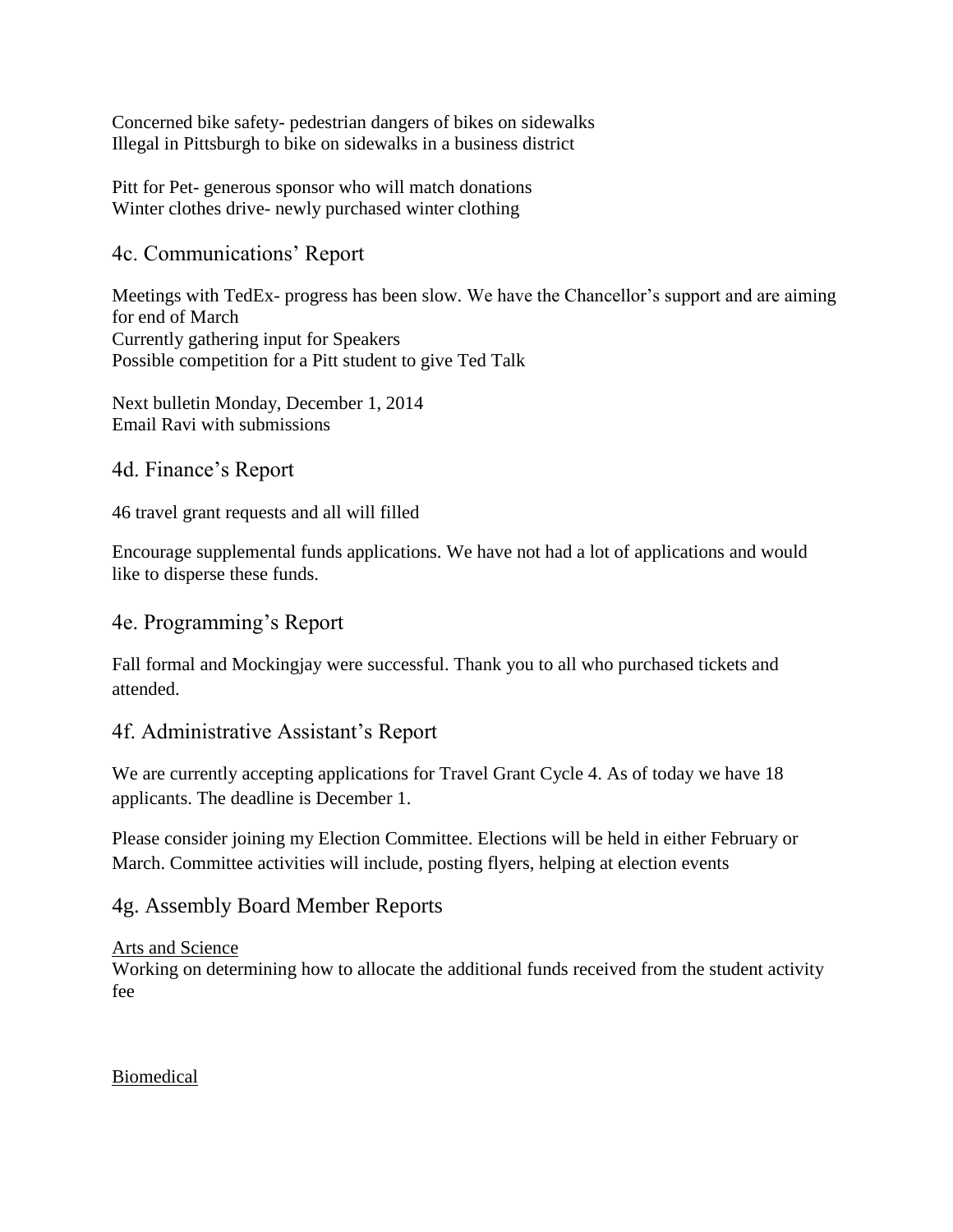Hosted symposium on October 29. Speaker was from NIH who spoke about genomics. Graduate students gave talks and had a poster session Trying to increase awareness of symposium to all of Pitt Bowling Event for students Grounds for Grades Program Proposal- graduate/undergraduate mentoring programming. For graduate students this is an opportunity to get involved with outreach and teaching

Dental Medicine Formal is taking place in January Hosting can drive

Education Hosting can drive

Engineering Coffee Hour event December 4- preparing any student for faculty positions

### GSPIA

Local Government case competition- a GSPIA student was on a team placed Elections taking place Alumni Networking Event took place

Katz Full Time Ranked in business week as #35 Project Bundle Up- took over twenty children to K-Mart. Hosted a breakfast and purchased winter wear

Katz Part Time Participated in Project Bundle Up Katz Gives Back- Food Collection Point in Mervis Hall Big Brothers/Big Sisters Initiative Professional Development and Networking Event planned for January

### Law

Canned food drive Tailgate Saturday November 22, 2014 all graduate schools are invited Fundraising Idea for Toys for Tots- Partner with Hemingway's match proceeds up to a certain amount

### Medicine

Putting Guide to 3rd year clinical clerkship Revamping technical issues Women in Science and Medicine presented in Chicago Association ofAMerican Medical Colleges Doctoral Directions-professional development event Dean emeritus of Dartmouth kynote speaker March 5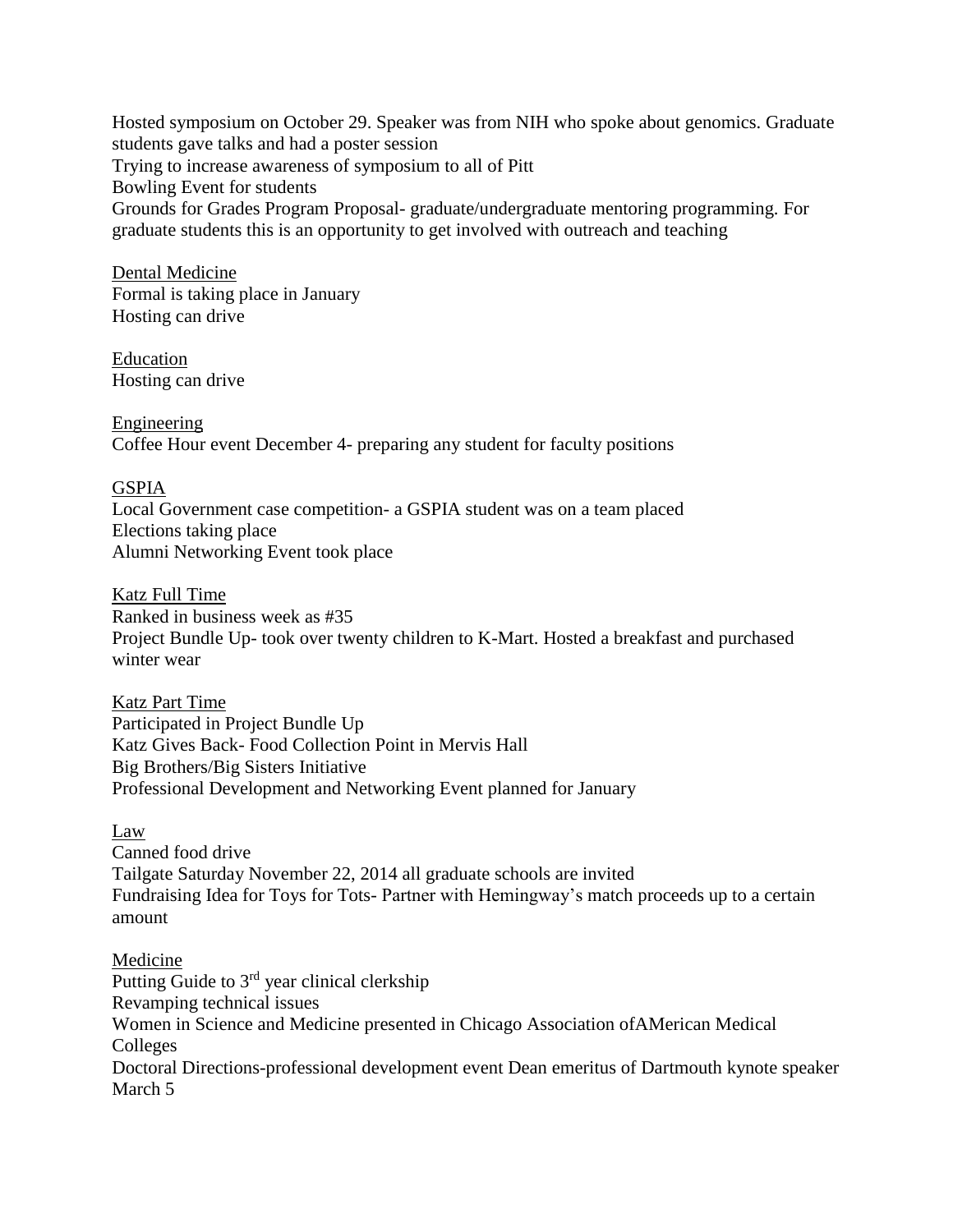#### NURSING DNSO

Dropbox database sharing- collective resource Canned food drives

Nursing GNSO Elections were held for January position Kitchen item collection and canned food drive Blood Drive December 2- make an appointment Central Bloodbank

Pharmacy PharmD American Heart Association Heart walk Generation Rx- preventing prescription drug abuse- making presentations at local high schools Presenting about OTC medications at Nursing event November 22,2014 Collecting anti-biotic and other medications for Cap-Haiten, Haiti Promoting HPV vaccination

Pharmacy PhD Board meeting taking place next week

Public health Screening of Dallas Buyers Club

School of Health & Rehabilitation Science OT Accreditation Board will meet in December. Anticipating renewal of accreditation Can drive Homeless shelter wishlist-making donations

Social Work Elections took place and new board will be in place for spring.

ANKUR Annual cultural affair on November 1-performances and a comedian performed

**CSSA** Events for fall have concluded. Planning spring festival for February

#### **GOSECA**

Workshop style conference in February "Geographies in Flux: Territory, Resources, & Borders in Eastern Europe & Eurasia

PANAF Hosted Africa Eats November 19, 2014 Doubled anticipated attendance